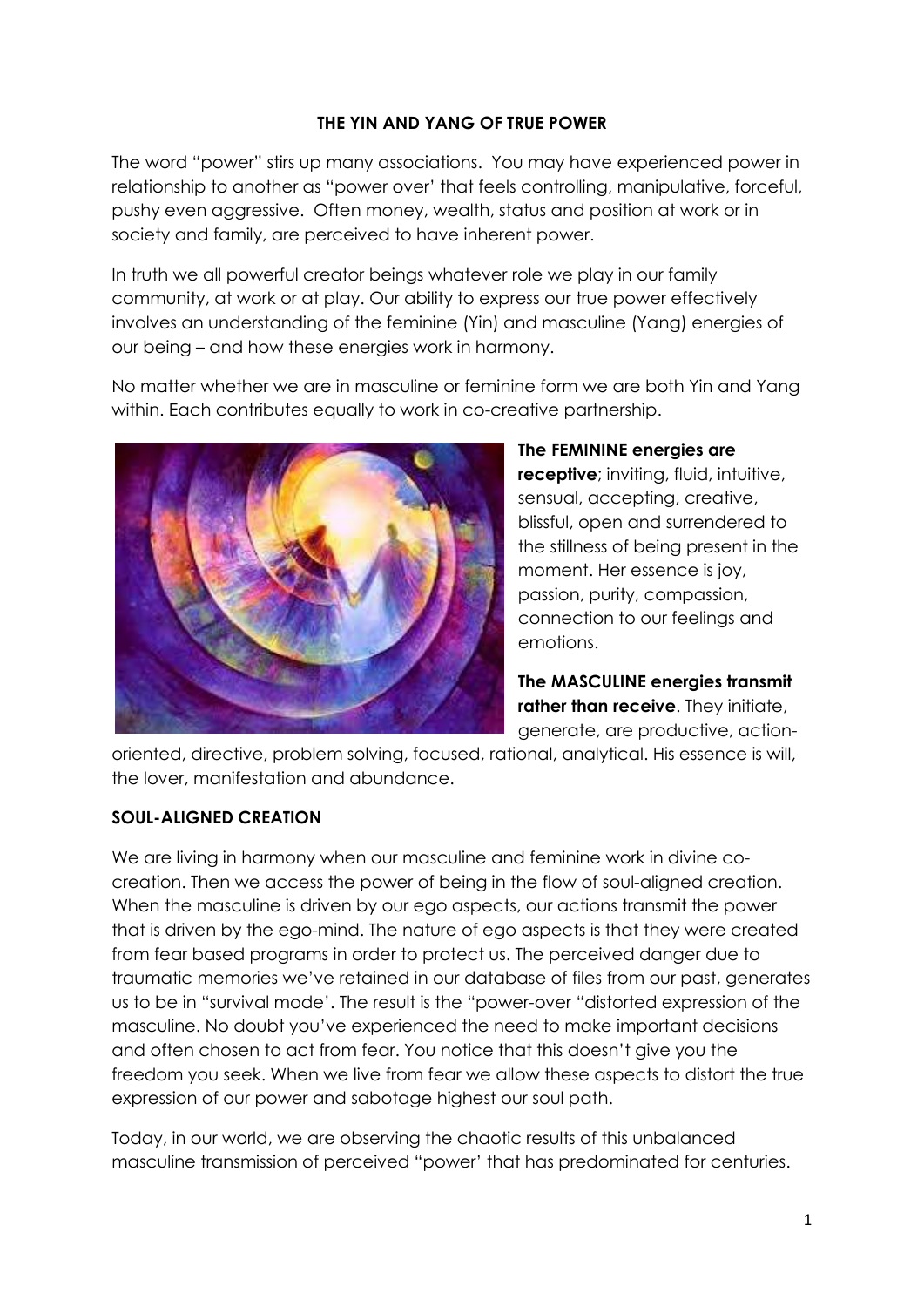We also recognise how it operates as "power-over" in our lives. We feel it both when we receive it from others and as our own behaviour when we project it onto others.

# **RE-BALANCING OUR TRUE POWER – DISCOVERING THE FEMININE POWER WITHIN**

Humanity's distorted fear-based expressions of the masculine power that are playing out on the planet at present simply are the cry for change. We are experiencing a great planetary shift that is birthing a new consciousness based on love not fear. It requires all of us to choose to participate and to be the change we wish to see in the world. To create our lives from peace, love, harmony co-operation, respect, tolerance and acceptance of differences. This means discovering the feminine power within us that is the wellspring of true power and creation energy.

# **ACTIVATE THE ART OF FEMININE POWER – BRINGING YIN AND YANG INTO HARMONY She receives inspiration – he then transmits through inspired actions**

In-spiration is derived from the Latin word *spirare* meaning to breathe -in. Breath is the primary life force that connects us to the love, light and power of spirit -the love that brings healing and transformation, the light that brings truth and wisdom and aligned with both is our true creation power. Through focused intention and the breath, our feminine receptivity opens to spirit through expanding our heart centre (chakra). This allows us to build a beautiful, expansive and powerful heart field of unconditional love energy. This receptive heart field opens us to our soul and spirit connection, to receive the guidance, protection, healing and support of all the realms of spirit that align us to our highest life path and potential as a soul. It is accessed through meditation and other practises that align us to the present moment awareness and the receptive (feminine) states of beingness, silence, gentleness, stillness, peace, serenity, bliss, inner knowing, creativity, intuition. Herein lays the feminine power!

### **Fear and unconditional love are vibrational polar opposites.**

### The Heart is more powerful than the Brain

The Heart is about 100,000 times stronger electrically & up to 5,000 times stronger magnetically than the brain.



Fear cannot exist in the presence of the healing and transforming power of unconditional love. The force field of the heart is more powerful than the field of the mind, a fact that science continues to measure and validate. Through its high vibrational energies the heart field can entrain the brain and neural pathways of the body and influence the potential expression of the cellular DNA, where our fear-based programs are held.

**The power of our open, expanded, receptive heart field, is the feminine power that can gently and lovingly heal**